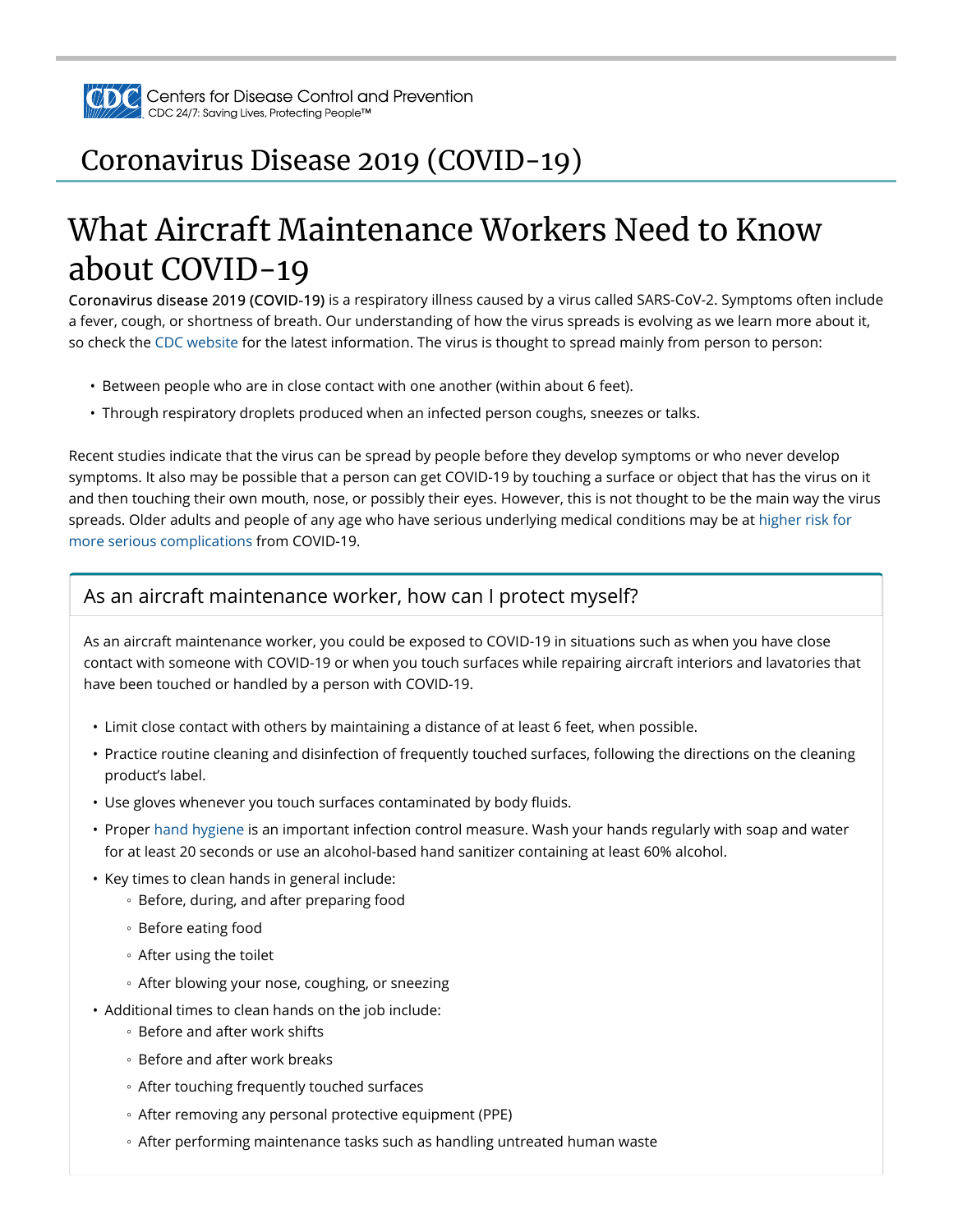• Avoid touching your eyes, nose, or mouth.

### Recommendations based on work tasks:

#### Interior Work:

- Wear your normally required PPE, if applicable, when making repairs in the passenger cabin area.
- Do not use compressed air or water sprays to clean surfaces contacted by passengers, as these techniques may aerosolize potentially infectious material.
- If cleaning is required before you make repairs, first review CDC cleaning guidance for Airlines and Airline Crew: Coronavirus Disease 2019 (COVID-19) and contact your employer for additional guidance.

#### Air Filter Replacement:

- Wear your normally required PPE, if applicable.
- Follow the manufacturer's filter replacement schedule.
- When replacing air filters (including HEPA filters):
	- Avoid hitting, dropping, or shaking the filter.
	- Do not use compressed air to clean a filter. This will keep materials in the filter from becoming airborne.
	- Dispose of the used filter and gloves in a sealed plastic bag.
	- Clean your hands when the task is finished.

#### Waste and Wastewater Handling:

- Follow standard practices when performing work tasks that could expose you to untreated waste and wastewater. Untreated waste and wastewater colored blue (i.e., a deodorizing agent in some aircraft toilets) are not disinfected and have the potential to be infectious. Take these steps to protect yourself:
	- Avoid causing or creating a fine spray of untreated waste material.
	- Do not vent aircraft vacuum waste tanks inside hangars if the aircraft's external venting system is not equipped with a filter to prevent the spread of germs from the waste. If you must vent the vacuum waste tanks inside a hangar, use a technique that exhausts the air outside the hangar.
	- Use employer-provided PPE when handling human waste or sewage:
		- Splash-proof face shield
		- Liquid-repellent coveralls
		- Waterproof gloves
		- Rubber boots
	- Remove PPE after use following your employers' instructions, and immediately wash your hands with soap and water for at least 20 seconds.

#### What steps should my employer take?

Employers of aircraft maintenance workers should develop a COVID-19 health and safety plan to protect employees. This plan should be shared with you and your coworkers. Employers should:

- Take steps to help prevent the spread of COVID-19 if an employee is sick. Actively encourage sick employees to stay home. Sick employees should not return to work until the criteria to discontinue home isolation are met, in consultation with healthcare providers and state and local health departments.
- Provide information on whom to contact if employees become sick.